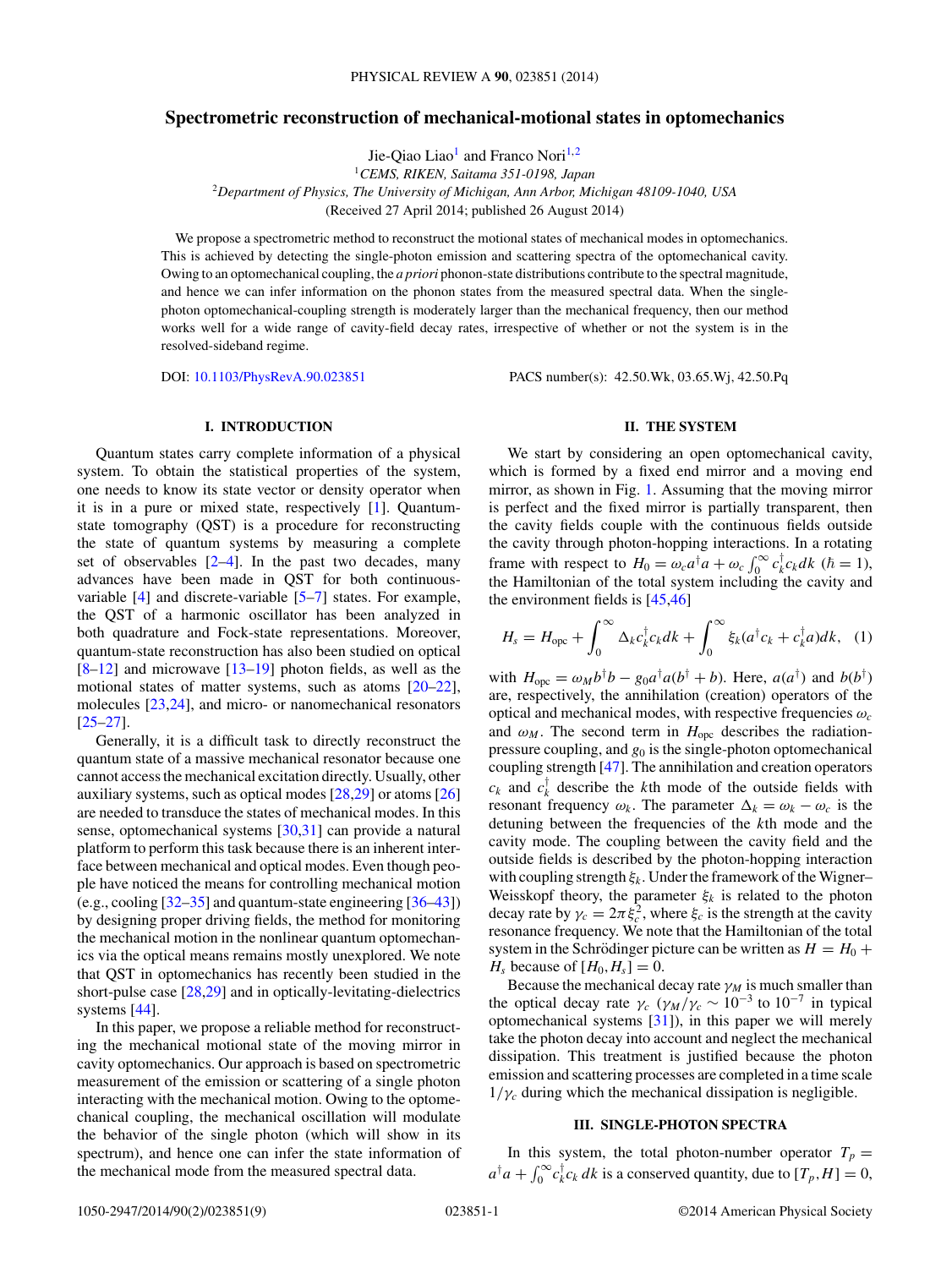<span id="page-1-0"></span>

FIG. 1. (Color online) Schematic diagram of a Fabry–Perot-type optomechanical cavity formed by a fixed end mirror and a moving end mirror. The cavity fields couple with the continuous fields outside the cavity through photon-hopping interactions.

then we can restrict the system within a subspace with a definite photon number. In the single-photon subspace, a general pure state of the total system can be written as

$$
|\varphi(t)\rangle = \sum_{l=0}^{\infty} A_l(t) |1\rangle_a |\tilde{l}\rangle_b |\emptyset\rangle + \sum_{l=0}^{\infty} \int_0^{\infty} B_{l,k}(t) |0\rangle_a |l\rangle_b |1_k\rangle dk,
$$
 (2)

where  $|\tilde{l}\rangle_b = \exp[\beta_0(b^\dagger - b)]|l\rangle_b$  are single-photon-displaced phonon-number states [\[48\]](#page-8-0) with  $\beta_0 = g_0/\omega_M$ . The states  $|\tilde{l}\rangle_b$ are defined by the eigenequation

$$
[\omega_M b^{\dagger} b - g_0 (b^{\dagger} + b)] | \tilde{l} \rangle_b = (l \omega_M - \delta) | \tilde{l} \rangle_b, \tag{3}
$$

with  $\delta = g_0^2/\omega_M$ . Here the Hamiltonian operator at the lefthand side of Eq.  $(3)$  is  $H_{\text{opc}}$  when the photon number is limited to one. In Eq. (2),  $|1_k\rangle = c_k^{\dagger}|\emptyset\rangle$  is the single-photon state of mode  $c_k$ , and  $|\emptyset\rangle$  is the vacuum state. The first and second components in  $|\varphi(t)\rangle$  denote the basis states for the single photon in the cavity mode and the *k*th mode outside the cavity, respectively. The variables  $A_l(t)$  and  $B_{l,k}(t)$  are probability amplitudes.

In the long-time limit  $t \gg 1/\gamma_c$ , the single photon completely leaks out of the cavity, regardless of its initial state, then  $A_l(\infty) = 0$  and the long-time state becomes

$$
|\varphi(\infty)\rangle = \sum_{l=0}^{\infty} \int_0^{\infty} B_{l,k}(\infty) |0\rangle_a |l\rangle_b |1_k\rangle dk. \tag{4}
$$

The form of  $B_{l,k}(\infty)$  depends on the initial state of the system. Here, the single photon could be initially in either the cavity or the outside fields. These two cases correspond to the singlephoton emission and scattering processes.

Below, we derive the single-photon emission and scattering spectra when the mechanical resonator is in an arbitrary initial state. This is achieved by first calculating the spectra corresponding to the mirror initially in a Fock state  $|n_0\rangle_b$ , and then we obtain the spectra for a general initial state by superposition. When the mirror is initially in the number state  $|n_0\rangle_b$ , the initial state of the total system is

$$
|\varphi_{n_0}(0)\rangle = |n_0\rangle_b |\phi\rangle_{\text{photon}}.\tag{5}
$$

In the single-photon-emission case, the single photon is initially in the cavity, and we have  $|\phi\rangle_{\text{photon}} = |1\rangle_a |\emptyset\rangle$ . In the scattering case, the cavity is initially in a vacuum and the single

photon is in a Lorentzian wave packet in the continuous fields. Then the initial state of the photon is

$$
|\phi\rangle_{photon} = |0\rangle_a \otimes \sqrt{\frac{\epsilon}{\pi}} \int_0^\infty \frac{1}{(\Delta_k - \Delta_0 + i\epsilon)} |1_k\rangle dk, \quad (6)
$$

where  $\Delta_0$  and  $\epsilon$  are the wave-packet center and width, respectively. At time *t*, the state of the system can be expressed as Eq. (2), with the replacements  $|\varphi(\infty)\rangle \to |\varphi_{n_0}(\infty)\rangle$ ,  $A_l(t) \to$  $A_{n_0,l}(t)$ , and  $B_{l,k}(t) \rightarrow B_{n_0,l,k}(t)$ . Here the subscript  $n_0$  in state  $|\varphi_{n_0}(t)\rangle$  and probability amplitudes  $A_{n_0,l}(t)$  and  $B_{n_0,l,k}(t)$ refers to the initial state  $|n_0\rangle_b$  of the mirror. The expressions of  $A_{n_0,l}(t)$  and  $B_{n_0,l,k}(t)$  for the single-photon-emission and -scattering cases have been given in Ref. [\[45\]](#page-8-0). In the singlephoton-emission and -scattering cases, we can check that the state of the system is normalized, i.e.,  $\langle \varphi_{n_0}(t)|\varphi_{n_0}(t)\rangle = 1$ . Since we treat the optomechanical system and the continuous fields outside the cavity as a whole closed system, the evolution of the total system is unitary. We should point out that, in the derivation of the analytical expression of these probability amplitudes, we have made the Wigner–Weisskopf approximation.

Based on the above discussions, we denote the relation

$$
|\varphi_{n_0}(t)\rangle = U(t)|\varphi_{n_0}(0)\rangle = U(t)|n_0\rangle_b|\varphi\rangle_{\text{photon}},\qquad(7)
$$

where  $U(t)$  is the unitary evolution operator associated with the Hamiltonian  $H_s$  of the total system. Therefore, when the mirror is initially in a general density matrix

$$
\rho^{(b)}(0) = \sum_{m,n=0}^{\infty} \rho_{m,n}^{(b)}(0) |m\rangle_b \, |n|,\tag{8}
$$

with  $\rho_{m,n}^{(b)}(0) = b \langle m | \rho^{(b)}(0) | n \rangle_b$ , the state of the total system at time *t* would be

$$
\rho(t) = U(t)[\rho^{(b)}(0) \otimes |\phi\rangle_{\text{photon photon}} \langle \phi|]U^{\dagger}(t)
$$
  
\n
$$
= \sum_{m,n=0}^{\infty} \rho_{m,n}^{(b)}(0)U(t)|m\rangle_b |\phi\rangle_{\text{photon photon}} \langle \phi|_b \langle n|U^{\dagger}(t)
$$
  
\n
$$
= \sum_{m,n=0}^{\infty} \rho_{m,n}^{(b)}(0)|\varphi_m(t)\rangle \langle \varphi_n(t)|. \tag{9}
$$

Correspondingly, the long-time state of the total system is

$$
\rho(\infty) = \sum_{m,n=0}^{\infty} \rho_{m,n}^{(b)}(0) |\varphi_m(\infty)\rangle \langle \varphi_n(\infty)|, \tag{10}
$$

where  $|\varphi_{m(n)}(\infty)\rangle = \sum_{l=0}^{\infty} \int_{0}^{\infty} B_{m(n),l,k}(\infty)|0\rangle_{a}|l\rangle_{b}|1_{k}\rangle dk.$ From  $\rho(\infty)$  we obtain the single-photon spectra

$$
S(\Delta_k) \equiv \text{Tr}[\Pi_k \rho(\infty)] = \sum_{m,n=0}^{\infty} \rho_{m,n}^{(b)}(0) \Lambda_{n,m}(\Delta_k), \qquad (11)
$$

where  $\Pi_k = |1_k\rangle\langle 1_k|$  is the single-photon projective operator and

$$
\Lambda_{n,m}(\Delta_k) = \sum_{l=0}^{\infty} B_{n,l,k}^*(\infty) B_{m,l,k}(\infty).
$$
 (12)

The relation (11) is important in this work and provides the connection between the spectra and the density-matrix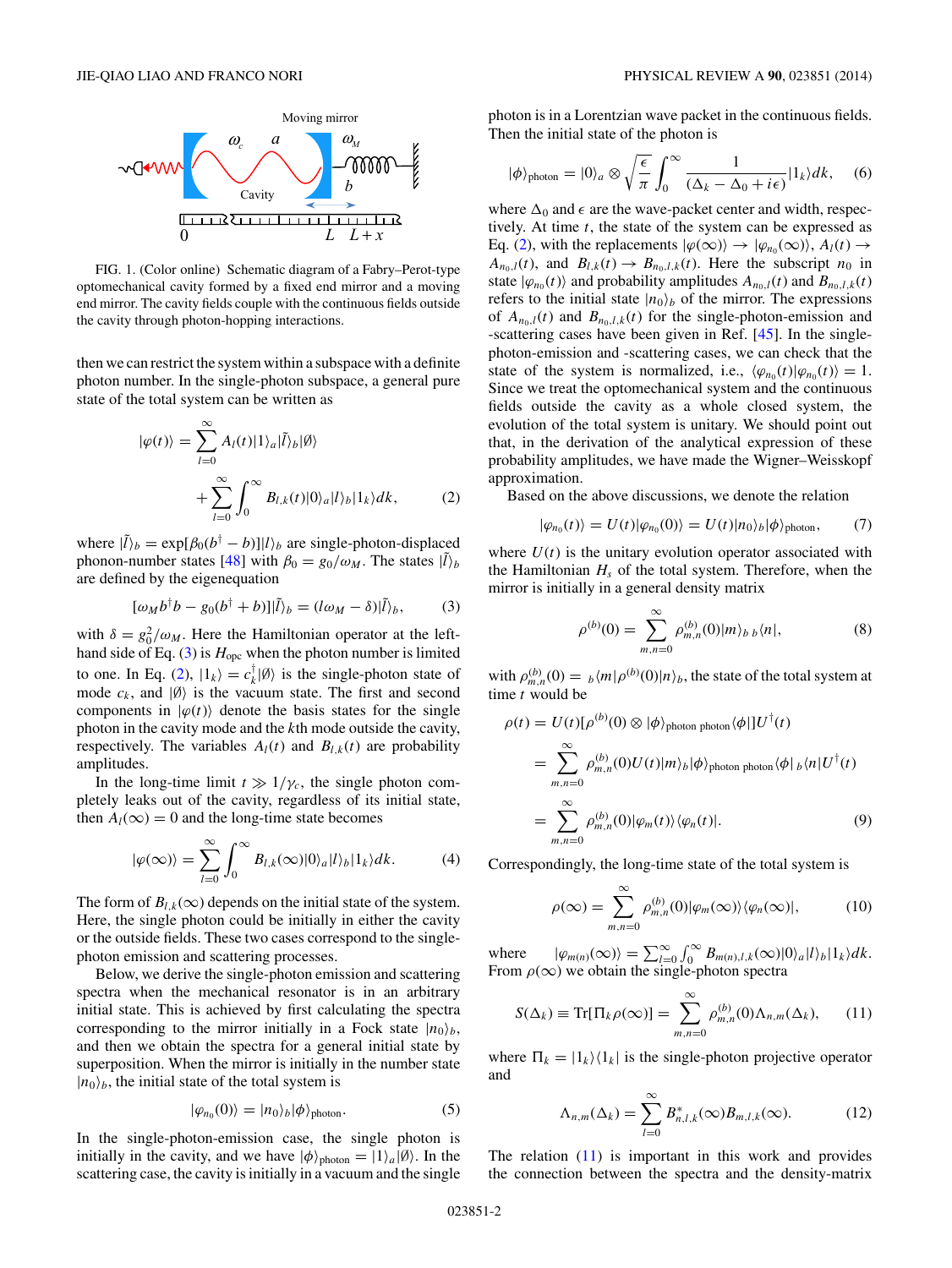<span id="page-2-0"></span>elements of the mirror. This result motivates us to reconstruct the initial state of the mirror by measuring the spectra of the outgoing photon.

#### **IV. QUANTUM-STATE RECONSTRUCTION**

## **A. Diagonal density-matrix case**

To better see this procedure, we first consider the diagonal density-matrix case, where the density matrix is diagonal in the basis of number states. In this case, the initial state of the mirror is assumed to be  $\rho^{(b)}(0) = \sum_{n=0}^{\infty} P_n |n\rangle_b$   $\langle n|$ , with the phonon-number distribution  $P_n$ . Then, the singlephoton spectra become  $S(\Delta_k) = \sum_{n=0}^{\infty} P_n S_{|n\rangle_b}(\Delta_k)$ , where  $S_{|n\rangle_b}(\Delta_k) = \Lambda_{n,n}(\Delta_k)$  are the spectra corresponding to the component of the Fock state  $|n\rangle_b$ . Once we know the three parameters  $g_0$ ,  $\gamma_c$ , and  $\omega_M$ , then  $S_{|n\rangle_b}(\Delta_k)$  can be obtained. In realistic reconstructions, we approximately truncate the Hilbert space of the mirror into the lowest *N*-dimensional subspace. Here the dimension parameter *N* should be chosen to be sufficiently large such that the probabilities outside this subspace are negligible. In this case, the spectra can be approximated by

$$
S(\Delta_k) \approx \sum_{n=0}^{N-1} P_n S_{|n\rangle_b}(\Delta_k). \tag{13}
$$

Inspired by this relation, we construct a system of linear equations for the variables  $P_n$  by choosing  $N$  sample points (with the coordinates  $\Delta_{k_i}$ ,  $j = 1, 2, 3, \dots, N$ ) from the spectra. The compact form of these equations is

$$
\mathbf{KP} = \mathbf{Q},\tag{14}
$$

where  $P = (P_0, P_1, \ldots, P_{N-1})^T$ . The elements of **K** and **Q** are defined by

$$
\mathbf{K}_{j,j'} = S_{|j'-1\rangle_b}(\Delta_{k_j}), \quad \mathbf{Q}_j = S(\Delta_{k_j}), \tag{15}
$$

for  $j, j' = 1, 2, 3, \ldots, N$ . The square matrix **K** can be calculated based on the parameters  $g_0$ ,  $\gamma_c$ , and  $\omega_M$ , and the vector **Q** can be measured in experiments. Therefore, if the square matrix **K** is full rank, then the phonon-number distribution can be obtained as

$$
\mathbf{P} = \mathbf{K}^{-1} \mathbf{Q},\tag{16}
$$

where  $K^{-1}$  is the inverse matrix of K (see the appendix for an example).

One crucial factor in our method is to keep the validity of the truncation approximation in Eq.  $(13)$ ; namely, we need to choose a proper truncation dimension *N*. A natural question arises: for a unknown initial state of the mirror, how to choose a proper *N*? In a realistic simulation, we need to choose tentative values of *N* many times by increasing *N* step by step. For an insufficiently large *N*, the reconstructed elements are incorrect and hence do not converge. We keep on increasing *N* step by step until the reconstructed data converge. Then this value of *N* will be good enough to satisfy Eq. (13). If the *N* used is larger than the dimension of the exact space; namely, the number of nonzero probabilities, then the additional phonon probabilities will be zero in the solution. In this case, **K** is still a square matrix.



FIG. 2. (Color online) Reconstructed phonon-number distributions  $P_n$ , based on the emission spectrum, for various values of the dimension parameter *N*; the exact distribution is presented for reference. Here the initial state of the mirror is (a) the thermal state  $\rho_{\text{th}}^{(b)} = \sum_{n=0}^{\infty} [\bar{n}_{\text{th}}^n / (\bar{n}_{\text{th}} + 1)^{n+1}] |n\rangle_{bb} \langle n|$ , with  $\bar{n}_{\text{th}} = 1$ , (b) the maximally mixed state  $\rho_{\text{mms}}^{(b)} = \frac{1}{\sqrt{n_s}} \sum_{l=0}^{n_s-1} |l\rangle_b| l_l$  in a subspace of dimension  $n_s = 5$ . Other parameters are  $\gamma_c/\omega_M = 0.1$  and  $g_0/\omega_M = 2$ .

As examples, below we demonstrate our method by considering two typical mixed states: the thermal state

$$
\rho_{\rm th}^{(b)} = \sum_{n=0}^{\infty} \frac{\bar{n}_{\rm th}^n}{(\bar{n}_{\rm th} + 1)^{n+1}} |n\rangle_{b\ b}\langle n|,\tag{17}
$$

and the maximally mixed state

$$
\rho_{\rm mms}^{(b)} = \frac{1}{n_s} \sum_{n=0}^{n_s - 1} |n\rangle_b \, |n| \tag{18}
$$

in a subspace of dimension  $n_s$  (with  $P_n = 1/n_s$  for  $n =$  $0, 1, 2, \ldots, n_s - 1$ , and  $P_n = 0$  for others). The reconstructed phonon distributions are shown in Fig. 2, which are compared with the exact phonon distributions. It can be seen from Fig.  $2(a)$  that the reconstructed distributions become more stable and eventually converge with increasing *N*. The stable data correspond to a good truncation approximation in Eq. (13). The fidelities between the reconstructed and exact phonon-number distributions are  $F = 0.841, 0.980, 0.993$  for  $N = 3, 6, 8$  in Fig. 2(a). This truncation effect is more obvious for the state  $\rho_{\text{mms}}^{(b)}$ . As shown in Fig. 2(b), the reconstructed distributions become stable as long as  $N \geq n_s$ . For this state, when  $N \geq n_s$ , the relation (13) is exact because the Hilbert space is truncated automatically.

Equation (13) indicates that, once the dimension parameter *N* is large enough to satisfy the truncation approximation, the reconstructed distributions should be independent of the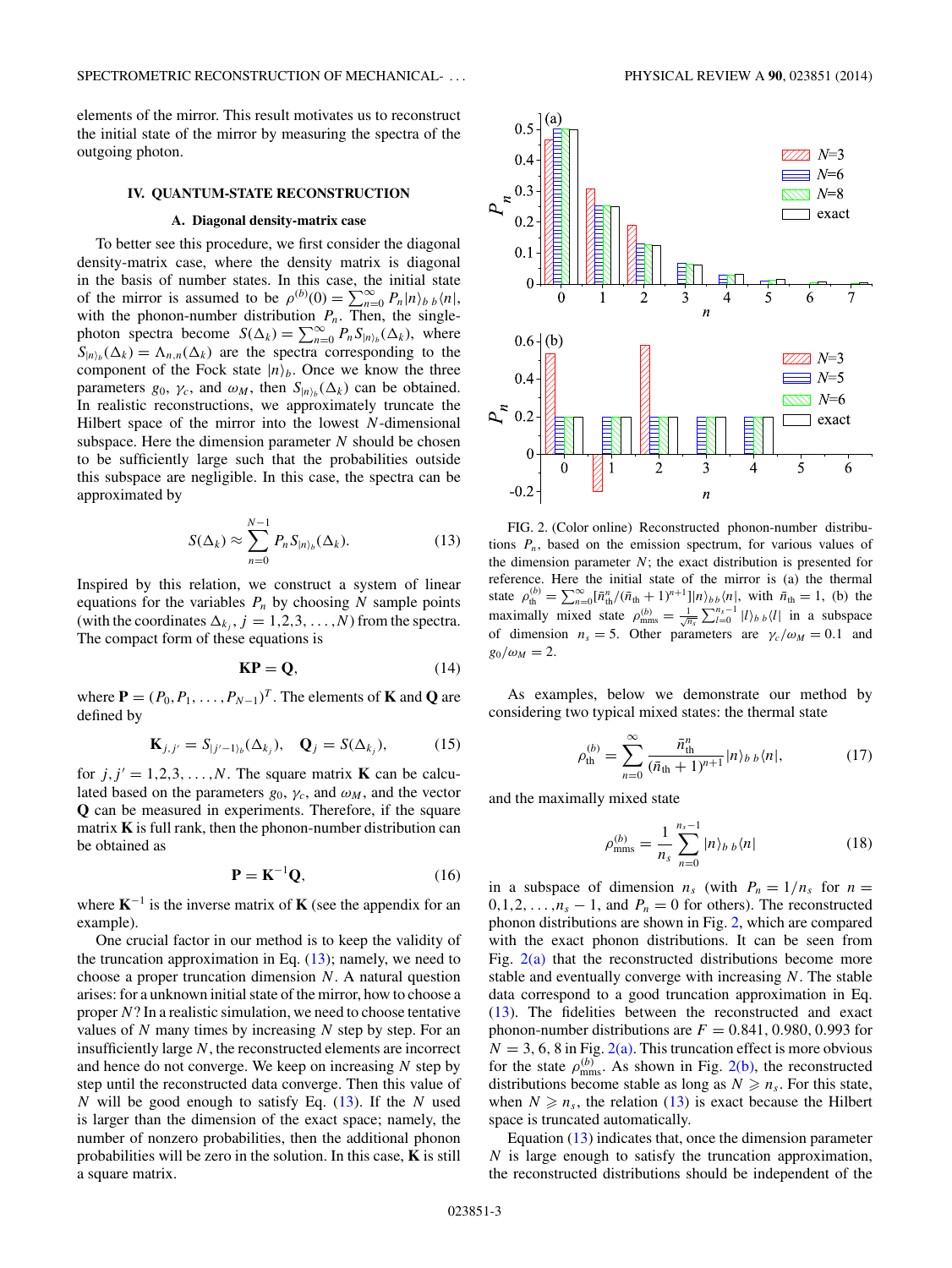choice of the sample points. Nevertheless, we should choose the sample points such that the vector **Q** can capture the spectral feature as much as possible; mathematically, making sure the matrix  $\bf{K}$  is full rank. In Fig. [2,](#page-2-0) the sample points are located at

$$
\Delta_{k_j} = -\delta + j\omega_M, \quad j = \lfloor -N/2, \dots, N/2 \rfloor, \tag{19}
$$

where  $\delta = g_0^2/\omega_M$ . These locations correspond to the phonon sideband peaks and can hence mostly capture the spectral feature. In Fig.  $3(a)$ , we reconstruct the phonon distributions using three groups of random sample points in the region  $\Delta_k$ *, /ωM*  $\in$  [−5*,5*]. The results show that the reconstructed results are well consistent with the exact results (with fidelities  $F > 0.994$ , and that our approach is almost independent of the choice of sample points.

Two inherent dimensionless parameters in this system are the scaled single-photon optomechanical coupling strength  $g_0/\omega_M$  and the scaled cavity-field decay rate  $\gamma_c/\omega_M$ [\[49–52\]](#page-8-0). In order to see how our approach depends on these parameters, we show the reconstructed phonon distributions for various values of the two ratios. As shown in Fig.  $3(b)$ , we can see that our approach works well for a moderately large coupling strength. Our numerical results show that the optomechanical-coupling strength should be on the scale of  $g_0/\omega_M \sim 2$ . A too-weak optomechanical coupling cannot capture the information regarding the phonon distribution from the spectra and cannot make sure **M** becomes full rank. On the contrary, a large  $g_0$  will increase the computational difficulties because the involved Hilbert space for phonons is large. In addition, for the cavity-field decay rate  $\gamma_c$ , there is a wide range to choose. Figure  $3(c)$  proves that our approach works well over a wide parameter range, irrespective of whether the system is in the resolved-sideband regime.

Our method can also be realized based on the scattering spectrum. In the scattering case, in addition to the parameters  $g_0$ ,  $\gamma_c$ , and  $\omega_M$ , there are two additional controllable parameters: the wave-packet center  $\Delta_0$  and the width  $\epsilon$  of the incident photon. In Fig.  $3(d)$ , we plot the reconstructed phonon distributions for various parameters based on the scattering spectrum. We can see that our method works well in both the narrow-wave-packet ( $\epsilon/\omega_M \ll 1$ ) and wide-wave-packet  $(\epsilon/\omega_M > 1)$  cases. In addition, it also works well for a wide range of driving frequencies, which correspond to different phonon sideband resonant transitions [\[45\]](#page-8-0).

## **B. General density-matrix case**

We now consider the general density-matrix case, in which the density matrix contains nonzero off-diagonal elements in the number-state representation. By truncating the Hilbert space, the single-photon spectra in Eq.  $(11)$  can be approximated by

$$
S(\Delta_k) \approx \sum_{m,n=0}^{N-1} \rho_{m,n}^{(b)}(0) \Lambda_{n,m}(\Delta_k).
$$
 (20)

By choosing  $N^2$  sample points (with locations  $\Delta_{k_i}$ ,  $j =$  $1, 2, 3, \ldots, N^2$  in the spectra, we can construct a system of



FIG. 3. (Color online) Reconstructed thermal phonon-number distributions  $P_n$  based on (a)–(c) emission and (d) scattering spectra in various cases. (a) The sample points are chosen randomly in the region  $\Delta_k$ *, /ωM* ∈ [−5,5]. The reconstructed distributions for various values of (b) the single-photon optomechanical coupling strength  $g_0$  or of (c) the cavity-field decay rate  $\gamma_c$ . (d) The distributions are reconstructed based on the scattering spectrum for various values of the parameters  $\epsilon$  and  $\Delta_0$ . Here we choose  $\bar{n}_{\text{th}} = 1$ , and other parameters are shown in the panels.

linear equations of these density-matrix elements as

$$
MC = R, \tag{21}
$$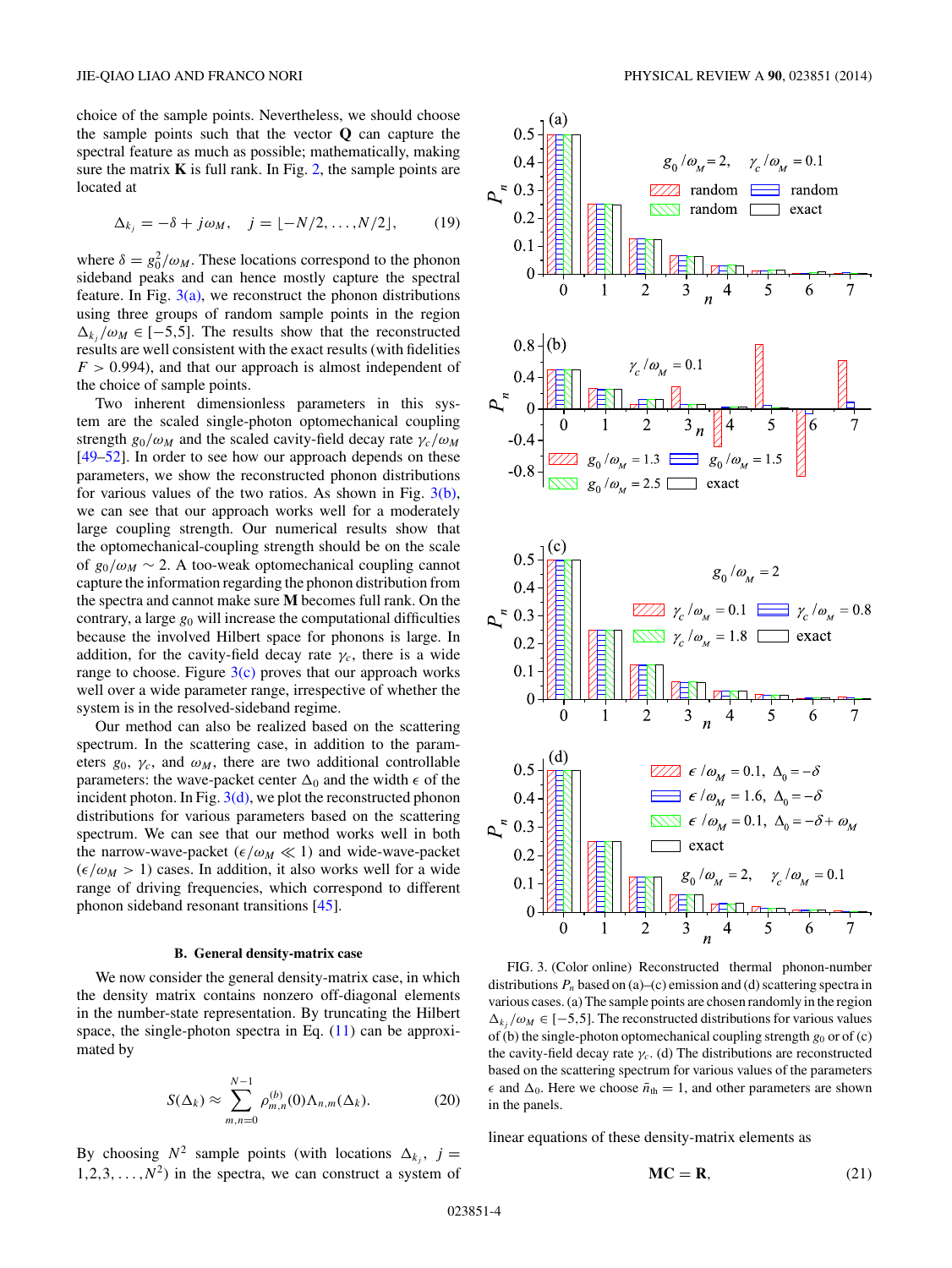where the coefficient matrix **M** and the column vector **R** are defined by

$$
\mathbf{M}_{j,j'} = \Lambda_{n,m}(\Delta_{k_j}), \quad \mathbf{R}_j = S(\Delta_{k_j}), \tag{22}
$$

for  $j, j' = 1, 2, 3, \ldots, N^2$ . The relationship between the variables  $m, n$  and  $j'$  is

$$
m = \text{Floor}[(j'-1)/N], \quad n = (j'-1) - mN,
$$
 (23)

where the function  $Floor(x)$  gives the greatest integers less than or equal to  $x$ . The vector  $C$  is the variable to be determined, its elements

$$
\mathbf{C}_l = \rho_{m,n}^{(b)}(0), \quad l = 1, 2, 3, \dots, N^2,
$$
 (24)

are the density-matrix elements for the initial state of the moving mirror, where the relationship between the variables *m*, *n*, and *l* is  $m =$  Floor[( $l - 1$ )/N] and  $n = (l - 1) - mN$ .

If the square matrix **M** is full rank, then the unique solution of these density-matrix elements can be obtained as

$$
\mathbf{C} = \mathbf{M}^{-1} \mathbf{R},\tag{25}
$$

where **M**−<sup>1</sup> is the inverse matrix of **M**. The vector **R** can be obtained by experimentally detecting the single-photon spectra, and the coefficient matrix **M** can be determined from the expression of  $\Lambda_{n,m}(\Delta_k)$  for special values  $\Delta_k = \Delta_{k,j}$ ; then we can reconstruct the initial density matrix of the mechanical mode (see the appendix for an example). As additional examples, we consider the density-matrix reconstruction for Fock states and superposed Fock states based on the emission spectrum. The reconstructed density-matrix elements are shown in Fig. 4 for states  $|0\rangle_b$ ,  $|1\rangle_b$ ,  $|2\rangle_b$ ,  $(|0\rangle_b \pm |1\rangle_b)/\sqrt{2}$ , and  $(|0\rangle_b + |1\rangle_b + |2\rangle_b)/\sqrt{3}$ . The data obtained is consistent with the exact result with high fidelities  $F > 0.999$ .

## **V. DISCUSSIONS AND CONCLUSIONS**

There are two important factors in the experimental implementation of our method: (i) The single-photon optomechanical coupling strength *g*<sup>0</sup> should be moderately larger than the resonant frequency  $\omega_M$  of the mechanical resonator, i.e.,  $g_0/\omega_M \sim 2$ . An optomechanical coupling at this scale can be realized in ultracold atoms. In Ref. [\[50\]](#page-8-0), a coupling of  $g_0/\omega_M > 10$  has been realized. In particular, our method does not require the resolved-sideband condition  $g_0 > \gamma_c$ , making this proposal experimentally feasible. However, in most optomechanical systems [\[31\]](#page-7-0), the optomechanical coupling strengths are much smaller than the mechanical frequencies. Recently, two theoretical proposals have been proposed to enhance the optomechanical couplings (the estimated  $g_0$  is several MHz) in electromechanics [\[53,54\]](#page-8-0). Moreover, the ratio  $g_0/\omega_M$  can also be increased by introducing either modulated optomechanical couplings [\[55\]](#page-8-0), mechanical normal modes [\[56\]](#page-8-0), or collective mechanical modes in a transmissive scatter array [\[57\]](#page-8-0). (ii) How to measure the single-photon emission and scattering spectra is a key step for the realization of this method. In experiments, to profile the pattern of single-photon spectra, the single photon needs to be detected by sweeping the frequency [\[58\]](#page-8-0).

We note that there is no postselection in our method. This is because we do not need to condition a probability space. In our system, the total photon number is a conserved quantity,



FIG. 4. (Color online) Reconstructed density-matrix elements  $\rho_{m,n}^{(b)}(0)$  based on the emission spectrum for various states: (a)–(c) Fock states  $|0\rangle_b$ ,  $|1\rangle_b$ , and  $|2\rangle_b$ , (d), (e) superposed Fock states ( $|0\rangle_b \pm |1\rangle_b$ )/ $\sqrt{2}$ , and (f) ( $|0\rangle_b + |1\rangle_b + |2\rangle_b$ )/ $\sqrt{3}$ . Other parameters are  $\gamma_c/\omega_M = 0.1$  and  $g_0/\omega_M = 2$ .

and hence we can restrict the system within the single-photon subspace. Namely, a single photon is initially prepared in the cavity (emission) or the continuous field outside the cavity (scattering), after the interaction with the mechanical motion, the single photon will leak out of the cavity due to the photon decay channel. Finally, we measure the spectrum of the single photon, i.e., the reservoir photon occupation distribution. During these processes, there is one and only one photon. Hence, the states of the mechanical motions are completely obtained by measuring the spectrum of the single photon, without postselection.

To conclude, we have proposed a spectrometric approach for reconstructing the mechanical motional state in optomechanics by detecting single-photon spectra. We considered two different situations: single-photon emission and scattering, which correspond to the cases where the single photon is initially in the cavity field or in a wave packet in the continuous fields outside the cavity. In our considerations, the mechanical dissipation was safely neglected, because the mechanical dissipation is negligible during the time interval for the single-photon emission and scattering to be finished. However, our studies included the photon dissipation by modeling the optical environment as a harmonic-oscillator bath, under the framework of the Wigner–Weisskopf approximation. Our method has a mild constraint in the cavity-field decay rate: it works well in both the sidebandresolved and unresolved regimes. However, the single-photon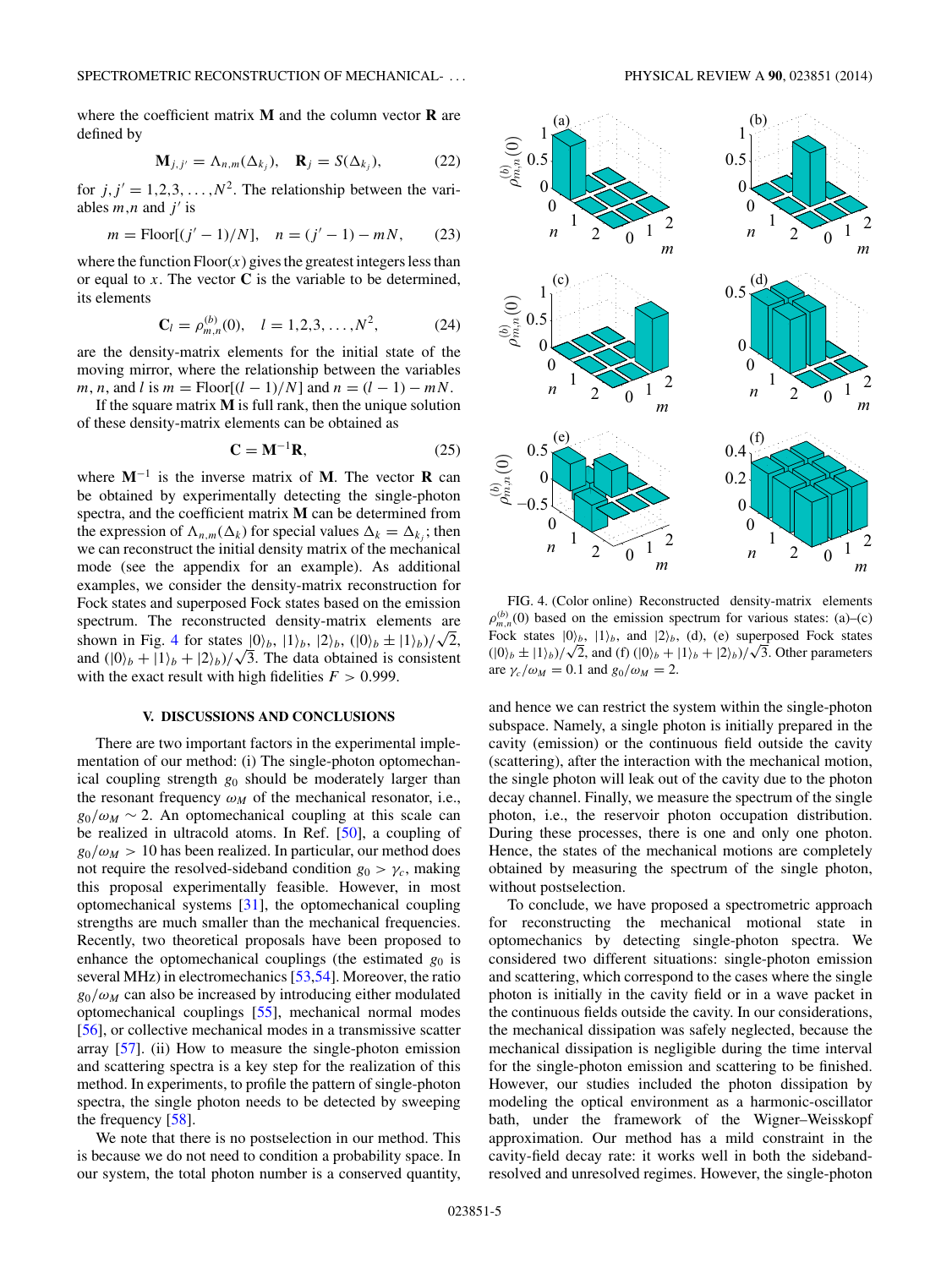<span id="page-5-0"></span>coupling strength *g*<sub>0</sub> should satisfy  $g_0/\omega_M \sim 2$ , such that the single-photon spectra can capture the phonon-state information. In the single-photon strong-coupling regime, the non-Gaussian effects are observable. Much recent attention has been paid to explore the non-Gaussian physics in this parameter regime. Nevertheless, quantum-state tomography in this regime remains mostly unexplored and here we have proposed a method for tomography in this regime. Moreover, our method is general and can be potentially realized in various optomechanical systems [\[31\]](#page-7-0). And the idea of spectrometric reconstruction of quantum states can be applied to quadratic optomechanics [\[59\]](#page-8-0) and cavity QED [\[60\]](#page-8-0).

#### **ACKNOWLEDGMENTS**

J.Q.L. thanks Professors C. K. Law, Y. X. Liu, H. Jing, S. Yi, and Dr. X. Y. Lü for valuable discussions. J.Q.L. is supported by the JSPS Foreign Postdoctoral Fellowship No. P12503. F.N. is partially supported by the RIKEN iTHES Project, MURI Center for Dynamic Magneto-Optics, and a Grant-in-Aid for Scientific Research (S).

## **APPENDIX: EXAMPLES FOR QUANTUM-STATE RECONSTRUCTION BASED ON SINGLE-PHOTON-EMISSION SPECTRUM**

In this Appendix, we present two examples to show how to simulate quantum-state reconstruction of a diagonal or a general density matrix in the number-state representation, based on the single-photon emission spectrum.

#### **1. Single-photon-emission solution**

In the single-photon-emission case, the probability amplitude  $B_{n_0,l,k}(\infty)$  has been given in Ref. [\[45\]](#page-8-0). In a realistic simulation, we need to truncate the summation dimension up to a definite value  $n_d$ ; namely, up to a phase factor  $\exp[-i(l\omega_M + \Delta_k)t],$ 

$$
B_{n_0,l,k}^{n_d}(\infty) = \sum_{n=0}^{n_d-1} \frac{\sqrt{\frac{\gamma_c}{2\pi}} \, b \langle l | \tilde{n} \rangle_{b \, b} \langle \tilde{n} | n_0 \rangle_b}{\left[ \Delta_k + \delta - (n-l)\omega_M + i \frac{\gamma_c}{2} \right]}, \quad (A1)
$$

where we add the superscript  $n_d$  to mark the summation dimension  $n_d$ .

To describe these Franck–Condon factors  $h \langle l | \tilde{n} \rangle_b$  and  $b \langle \tilde{n} | n_0 \rangle_b$ , we introduce a function

$$
\mathcal{F}[m,n,\beta] = \frac{1}{b} \langle m|D_b(\beta)|n\rangle_b
$$
\n
$$
= \sqrt{\frac{(\min[m,n])!}{(\max[m,n])!}} e^{-\beta^2/2}
$$
\n
$$
\times (\text{sgn}[m-n-1/2]\beta)^{\text{abs}[m-n]}
$$
\n
$$
\times \text{LaguerreL}[\min[m,n],\text{abs}[m-n],\beta^2], \quad (A2)
$$

where  $max[x, y]$  and  $min[x, y]$  give the larger and smaller one between *x* and *y*, respectively; sgn[*x*] gives  $-1$ , 0, or 1 depending on whether *x* is negative, zero, or positive, respectively; abs[x] gives the absolute value of x, LaguerreL[ $n, a, x$ ] gives the generalized Laguerre polynomial  $L_n^a(x)$ . In terms of Eq. (A2), we can express these Franck–Condon factors as

$$
b \langle l|\tilde{n}\rangle_b = b \langle l|D_b(\beta_0)|n\rangle_b = \mathcal{F}[l,n,\beta_0],\tag{A3a}
$$

$$
b\langle \tilde{n} | n_0 \rangle_b = b\langle n | D_b^{\dagger}(\beta_0) | n_0 \rangle_b = \mathcal{F}[n, n_0, -\beta_0].
$$
 (A3b)

With the emission solution, we can reconstruct the density matrix of the mechanical mode.

#### **2. Diagonal-density-matrix case**

In the diagonal-density-matrix case, we consider the thermal state  $\rho_{\text{th}}^{(b)} = \sum_{n=0}^{\infty} P_n |n\rangle\langle n|$ , with  $P_n = \bar{n}_{\text{th}}^n/(\bar{n}_{\text{th}} + 1)^{n+1}$ . The matrix **K** and the vector **Q** can be determined by

$$
\mathbf{K}_{j,j'} = \sum_{l=0}^{n_{d_1}-1} \left| B_{j'-1,l,k_j}^{n_{d_1}}(\infty) \right|^2, \tag{A4a}
$$

$$
\mathbf{Q}_{j} = \sum_{n,l=0}^{n_{d_{2}}-1} \frac{\bar{n}_{\text{th}}^{n}}{(\bar{n}_{\text{th}}+1)^{n+1}} \left| B_{n,l,k_{j}}^{n_{d_{2}}}(\infty) \right|^{2}, \quad \text{(A4b)}
$$

for  $j, j' = 1, 2, ..., N$ . The vector **Q** is determined by experiments. Hence, in a realistic simulation, we need to choose a very large summation dimension  $n_{d_2}$ , which should be larger than the summation dimension  $n_{d_1}$  used in obtaining the matrix **K**. Once we know the three system parameters  $g_0$ ,  $\gamma_c$ , and  $\omega_M$ , so the matrix **K** can be obtained.

We randomly generate a group of sample points in the region  $\Delta_{k_i}/\omega_M \in [-5,5]$  (eight sample points, the truncation dimension  $N = 8$ ). The locations of these points are

$$
\Delta_{k_j}/\omega_M = [-0.238903, -4.15271, -2.18112, 4.7646, -4.45749, -3.34587, 4.92128, -0.361181].
$$
 (A5)

Using the parameters  $n_{d_1} = 48$ ,  $n_{d_2} = 60$ ,  $g_0/\omega_M = 2$ ,  $\gamma_c/\omega_M = 0.1$ , and  $\bar{n}_{th} = 1$ , we numerically obtain the matrix

$$
\mathbf{K} \approx \frac{10^{-2}}{\omega_M} \begin{pmatrix} 1.47341 & 1.00608 & 1.11404 & 0.68844 & 1.09823 & 0.88438 & 0.68566 & 0.85648 \\ 3.65773 & 4.03497 & 2.57462 & 2.59686 & 1.30956 & 2.41597 & 3.19158 & 2.85843 \\ 3.41250 & 1.63790 & 1.47325 & 1.71805 & 1.63361 & 1.60156 & 1.29623 & 1.45646 \\ 0.06990 & 0.07098 & 0.40837 & 1.06732 & 1.02115 & 0.63968 & 0.65275 & 0.74980 \\ 0.89358 & 0.83841 & 0.42001 & 0.63426 & 0.46637 & 0.64601 & 0.76208 & 0.63524 \\ 1.26672 & 0.81926 & 0.54281 & 0.61829 & 0.87052 & 0.58272 & 0.45410 & 0.68421 \\ 0.09186 & 0.85753 & 3.79587 & 6.18143 & 4.41536 & 3.26403 & 4.17912 & 4.42602 \\ 0.71383 & 0.72236 & 0.57617 & 0.36789 & 0.74751 & 0.44229 & 0.36831 & 0.56118 \end{pmatrix},
$$
 (A6)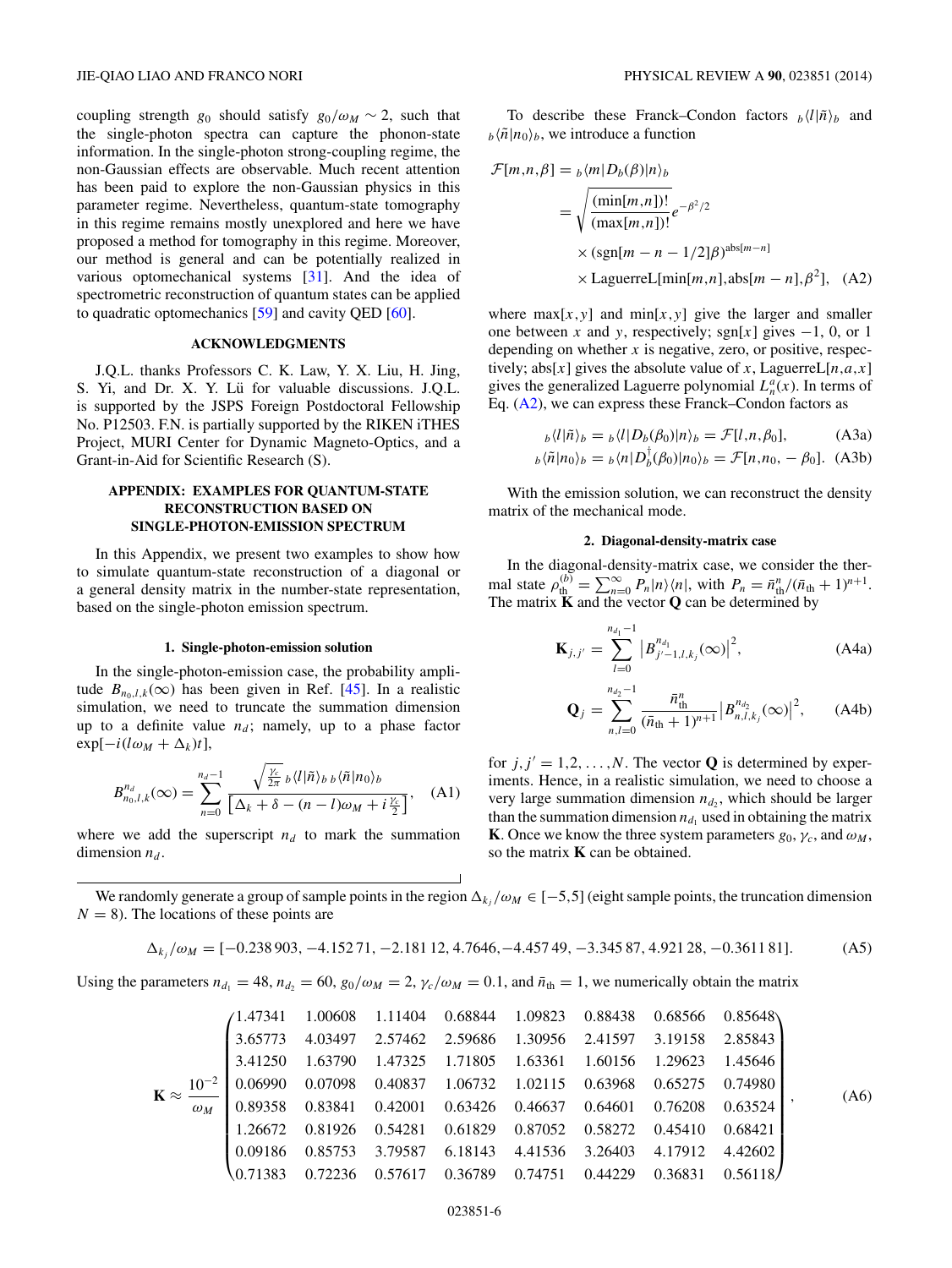and the vector

$$
\mathbf{Q} \approx \frac{10^{-2}}{\omega_M} (1.23094, 3.44540, 2.50507, 0.22298, 0.78367, 0.99037, 1.37427, 0.66994)^T. \tag{A7}
$$

By numerically solving the equation  $KP = Q$ , we obtain the solution

$$
\mathbf{P} \approx (0.501\,06, 0.249\,44, 0.125\,06, 0.063\,58, 0.031\,05, 0.015\,92, 0.005\,66, 0.007\,66)^T, \tag{A8}
$$

which has a fidelity  $F = 0.995$  with the exact phonon-number distribution

$$
\mathbf{P}_{\text{exact}} = (0.5, 0.25, 0.125, 0.0625, 0.03125, 0.015625, 0.0078125, 0.00390625)^T. \tag{A9}
$$

## **3. General density-matrix case**

In the general density-matrix case, the elements of **M** are defined by

$$
\mathbf{M}_{j,j'} = \sum_{l=0}^{n_{d_1}-1} \left[ B_{n,l,k_j}^{n_{d_1}}(\infty) \right]^* B_{m,l,k_j}^{n_{d_1}}(\infty), \tag{A10}
$$

for  $j, j' \in [1, 2, ..., N^2]$ , where  $m = \text{floor}[(j' - 1)/N]$  and  $n = (j' - 1) - mN$ . The elements of the vector **S** are defined by

$$
\mathbf{S}_{j} = \sum_{m,n,l=0}^{n_{d_{2}}-1} \rho_{m,n}^{(b)}(0) \left[ B_{n,l,k_{j}}^{n_{d_{2}}}(\infty) \right]^{*} B_{m,l,k_{j}}^{n_{d_{2}}}(\infty), \quad \text{(A11)}
$$

for  $j \in [1, 2, ..., N^2]$ . In Eqs. (A10) and (A11), the probability amplitudes  $B_{m(n),l,k_j}^{n_{d_{l(2)}}}(\infty)$  have been given in Eq.  $(A1)$ .

As an example, we assume that the initial state of the mirror is an example, we assume that the finite state of the m<br>is  $(|0\rangle_b + i|1\rangle_b - |2\rangle_b)/\sqrt{3}$ , which has the density matrix

$$
\rho_{\text{exact}}^{(b)}(0) = \frac{1}{3} \begin{pmatrix} 1 & -i & -1 \\ i & 1 & -i \\ -1 & i & 1 \end{pmatrix} . \tag{A12}
$$

We choose a group of sample points which are located at the phonon-sideband peaks, with the locations  $\Delta_{k_i} = -\delta + n\omega_M$ for  $n \in [-4, 4]$ . Here we use the truncation dimension  $N = 3$ , and then choose nine sample points. Using the parameters  $n_{d_1} = 48$ ,  $n_{d_2} = 60$ ,  $g_0/\omega_M = 2$ , and  $\gamma_c/\omega_M = 0.1$ , then the locations of these sample points are

$$
\Delta_{k_j}/\omega_M = [-8, -7, -6, -5, -4, -3, -2, -1, 0].
$$
\n(A13)

Based on Eqs.  $(A1)$ ,  $(A10)$ , and  $(A11)$ , we can numerically obtain the matrix

$$
\mathbf{M} \approx \frac{10^{-1}}{\omega_M}
$$

|          | 42.65078 | $0.72701 + 0.06619i$ | $0.31389 + 0.04904i \diamond 2.73543$ | $0.92622 + 0.09507i \diamond$                     | 3.47639 |
|----------|----------|----------------------|---------------------------------------|---------------------------------------------------|---------|
|          | 2.68039  | $0.78019 + 0.06690i$ | $0.50595 + 0.05111i \diamond 3.01083$ | $1.1303 + 0.10038i \quad \diamond \quad \diamond$ | 2.86101 |
|          | 2.79261  | $0.84290 + 0.06965i$ | $0.53053 + 0.05412i \diamond 3.12871$ | $1.48178 + 0.10416i \diamond \diamond$            | 3.40431 |
|          | 2.98886  | $1.00804 + 0.07440i$ | $0.57164 + 0.02008i \approx 3.30036$  | $1.37987 + 0.02789i \diamond$                     | 3.50278 |
| $\times$ | 3.26298  | $1.15702 + 0.05181i$ | $0.57538 - 0.10663i \diamond 3.49535$ | $1.26968 - 0.08778i \diamond 0$                   | 2.89283 |
|          | 3.59519  | $1.17639 - 0.02772i$ | $0.24166 - 0.25788i \diamond 3.33098$ | $0.76202 - 0.12633i \diamond 0$                   | 2.43629 |
|          | 3.86136  | $0.87698 - 0.13806i$ | $-0.43399 - 0.29357i \approx 2.78533$ | $-0.16378 - 0.10401i \diamond 0$                  | 1.68726 |
|          | 3.85851  | $0.08117 - 0.21613i$ | $-1.30234 - 0.18395i \approx 1.95965$ | $-0.72898 - 0.11875i \diamond 0$                  | 1.76493 |
|          | 3.38095  | $-1.0129 - 0.22813i$ | $-1.67703 - 0.02836i \approx 1.51133$ | $-0.61621 - 0.17913i \diamond 0$                  | 2.29425 |
|          |          |                      |                                       |                                                   | (A14)   |

and the vector

$$
\mathbf{S} \approx \frac{10^{-1}}{\omega_M} (2.852\,46, \, 2.624\,96, \, 2.870\,73, \, 2.9511, \, 2.809\,48, \, 2.857\,02, \, 2.905\,94, \, 3.172\,67, \, 3.242\,02)^T. \tag{A15}
$$

In the matrix M, the elements denoted by " $\circ$ " can be determined by the following rule: In the same row, the elements with the column pairs ( $2 \leftrightarrow 4$ ), ( $3 \leftrightarrow 7$ ), and ( $6 \leftrightarrow 8$ ) are complex conjugate of each other. We can explain this property based on the relation  $\Lambda_{n,m}(\Delta_{k_j}) = \Lambda_{m,n}^*(\Delta_{k_j})$  in Eq. (A10) and the following relations:

$$
\mathbf{M}_{j,2} = \Lambda_{1,0}(\Delta_{k_j}), \quad \mathbf{M}_{j,4} = \Lambda_{0,1}(\Delta_{k_j}); \quad \mathbf{M}_{j,3} = \Lambda_{2,0}(\Delta_{k_j}), \quad \mathbf{M}_{j,7} = \Lambda_{0,2}(\Delta_{k_j}); \quad \mathbf{M}_{j,6} = \Lambda_{2,1}(\Delta_{k_j}), \quad \mathbf{M}_{j,8} = \Lambda_{1,2}(\Delta_{k_j}).
$$
\n(A16)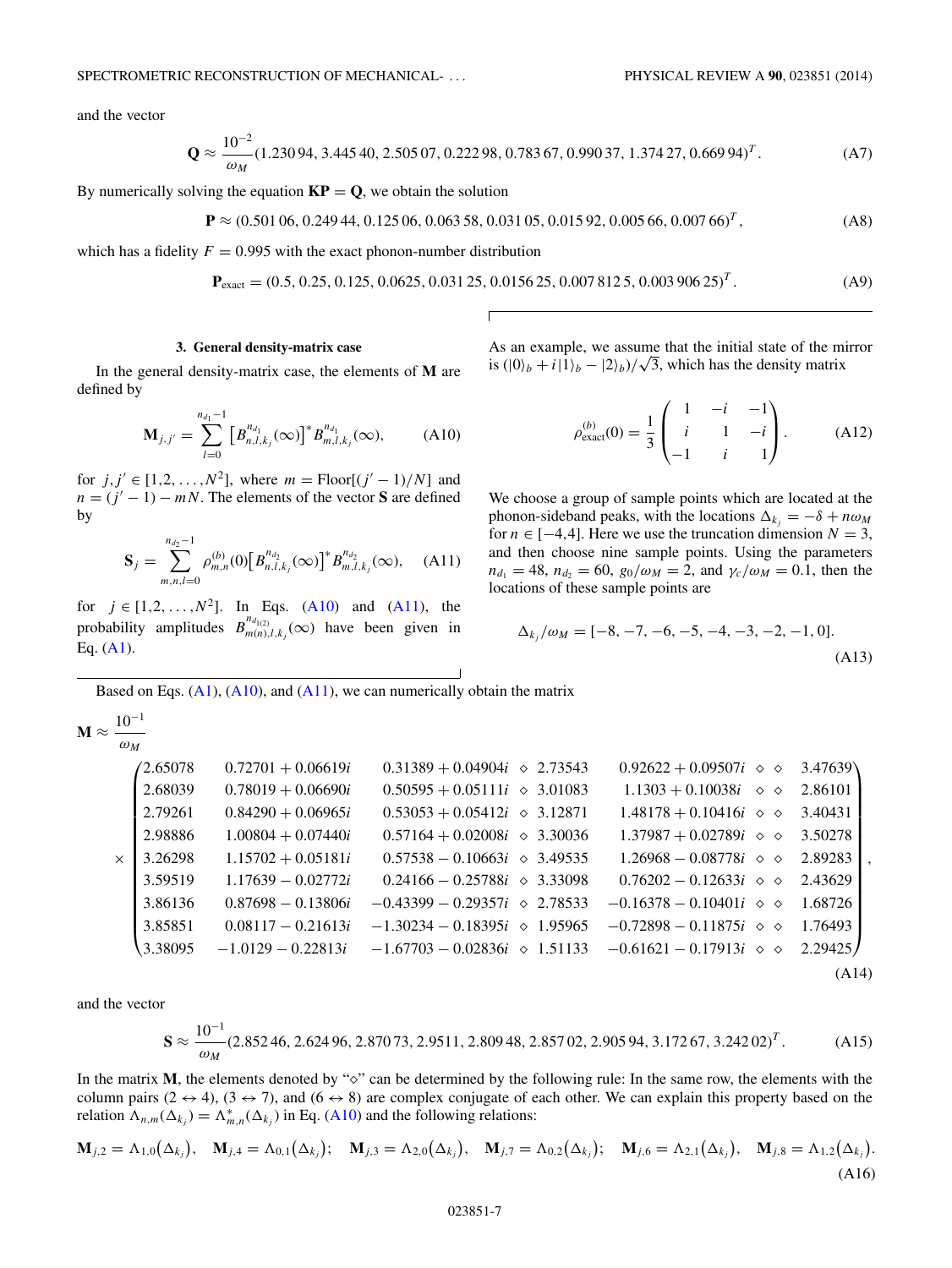<span id="page-7-0"></span>In addition, the elements in the first, fifth, and ninth columns are real. This is because  $\mathbf{M}_{j,1} = \Lambda_{0,0}(\Delta_{k,j})$ ,  $\mathbf{M}_{j,5} = \Lambda_{1,1}(\Delta_{k,j})$ ,  $\mathbf{M}_{i,9} = \Lambda_{2,2}(\Delta_{k,i})$ , and  $\Lambda_{n,n}(\Delta_{k,i})$  is real. By numerically solving the equation  $MC = S$ , we obtain the expression of  $C$ , which can be expressed in the density-matrix form

as

$$
\rho^{(b)}(0) \approx 0.3333333 \begin{pmatrix} 1 & -i & -1 \\ i & 1 & -i \\ -1 & i & 1 \end{pmatrix},
$$
\n(A17)

where  $\rho_{m,n}^{(b)}(0) = C_l$ . The relationship between m,n and l is  $m = \text{floor}[(l-1)/N]$  and  $n = (l-1) - mN$ , where  $l = 1, 2, 3, ..., 9$ , and  $m, n = 0, 1, 2$ . The fidelity between the two density matrices  $\rho_{\text{exact}}^{(b)}(0)$  and  $\rho^{(b)}(0)$  is almost unity.

- [1] U. Fano, [Rev. Mod. Phys.](http://dx.doi.org/10.1103/RevModPhys.29.74) **[29](http://dx.doi.org/10.1103/RevModPhys.29.74)**, [74](http://dx.doi.org/10.1103/RevModPhys.29.74) [\(1957\)](http://dx.doi.org/10.1103/RevModPhys.29.74).
- [2] K. Vogel and H. Risken, [Phys. Rev. A](http://dx.doi.org/10.1103/PhysRevA.40.2847) **[40](http://dx.doi.org/10.1103/PhysRevA.40.2847)**, [2847\(R\)](http://dx.doi.org/10.1103/PhysRevA.40.2847) [\(1989\)](http://dx.doi.org/10.1103/PhysRevA.40.2847).
- [3] U. Leonhardt, *Measuring the Quantum State of Light* (Cambridge University Press, Cambridge, 1997).
- [4] [For reviews, see, e.g., A. I. Lvovsky and M. G. Raymer,](http://dx.doi.org/10.1103/RevModPhys.81.299) Rev. Mod. Phys. **[81](http://dx.doi.org/10.1103/RevModPhys.81.299)**, [299](http://dx.doi.org/10.1103/RevModPhys.81.299) [\(2009\)](http://dx.doi.org/10.1103/RevModPhys.81.299); D.-G. Welsch, W. Vogel, and T. Opatrny, in *Progress in Optics*, edited by E. Wolf (Elsevier, Amsterdam, 1999), Vol. 39, p. 63.
- [5] I. L. Chuang, L. M. K. Vandersypen, X. Zhou, D. W. Leung, and S. Lloyd, [Nature \(London\)](http://dx.doi.org/10.1038/30181) **[393](http://dx.doi.org/10.1038/30181)**, [143](http://dx.doi.org/10.1038/30181) [\(1998\)](http://dx.doi.org/10.1038/30181).
- [6] A. G. White, D. F. V. James, P. H. Eberhard, and P. G. Kwiat, [Phys. Rev. Lett.](http://dx.doi.org/10.1103/PhysRevLett.83.3103) **[83](http://dx.doi.org/10.1103/PhysRevLett.83.3103)**, [3103](http://dx.doi.org/10.1103/PhysRevLett.83.3103) [\(1999\)](http://dx.doi.org/10.1103/PhysRevLett.83.3103).
- [7] M. Steffen, M. Ansmann, R. C. Bialczak, N. Katz, E. Lucero, R. McDermott, M. Neeley, E. M. Weig, A. N. Cleland, and J. M. Martinis, [Science](http://dx.doi.org/10.1126/science.1130886) **[313](http://dx.doi.org/10.1126/science.1130886)**, [1423](http://dx.doi.org/10.1126/science.1130886) [\(2006\)](http://dx.doi.org/10.1126/science.1130886).
- [8] [D. T. Smithey, M. Beck, M. G. Raymer, and A. Faridani,](http://dx.doi.org/10.1103/PhysRevLett.70.1244) *Phys.* Rev. Lett. **[70](http://dx.doi.org/10.1103/PhysRevLett.70.1244)**, [1244](http://dx.doi.org/10.1103/PhysRevLett.70.1244) [\(1993\)](http://dx.doi.org/10.1103/PhysRevLett.70.1244).
- [9] S. Schiller, G. Breitenbach, S. F. Pereira, T. Müller, and J. Mlynek, [Phys. Rev. Lett.](http://dx.doi.org/10.1103/PhysRevLett.77.2933) **[77](http://dx.doi.org/10.1103/PhysRevLett.77.2933)**, [2933](http://dx.doi.org/10.1103/PhysRevLett.77.2933) [\(1996\)](http://dx.doi.org/10.1103/PhysRevLett.77.2933).
- [10] G. Breitenbach, S. Schiller, and J. Mlynek, [Nature \(London\)](http://dx.doi.org/10.1038/387471a0) **[387](http://dx.doi.org/10.1038/387471a0)**, [471](http://dx.doi.org/10.1038/387471a0) [\(1997\)](http://dx.doi.org/10.1038/387471a0).
- [11] A. I. Lvovsky, H. Hansen, T. Aichele, O. Benson, J. Mlynek, and S. Schiller, [Phys. Rev. Lett.](http://dx.doi.org/10.1103/PhysRevLett.87.050402) **[87](http://dx.doi.org/10.1103/PhysRevLett.87.050402)**, [050402](http://dx.doi.org/10.1103/PhysRevLett.87.050402) [\(2001\)](http://dx.doi.org/10.1103/PhysRevLett.87.050402).
- [12] [A. Ourjoumtsev, R. Tualle-Brouri, and P. Grangier,](http://dx.doi.org/10.1103/PhysRevLett.96.213601) *Phys. Rev.* Lett. **[96](http://dx.doi.org/10.1103/PhysRevLett.96.213601)**, [213601](http://dx.doi.org/10.1103/PhysRevLett.96.213601) [\(2006\)](http://dx.doi.org/10.1103/PhysRevLett.96.213601).
- [13] S. Deléglise, I. Dotsenko, C. Sayrin, J. Bernu, M. Brune, J.-M. Raimond, and S. Haroche, [Nature \(London\)](http://dx.doi.org/10.1038/nature07288) **[455](http://dx.doi.org/10.1038/nature07288)**, [510](http://dx.doi.org/10.1038/nature07288) [\(2008\)](http://dx.doi.org/10.1038/nature07288).
- [14] M. Brune, J. Bernu, C. Guerlin, S. Deléglise, C. Sayrin, S. Gleyzes, S. Kuhr, I. Dotsenko, J. M. Raimond, and S. Haroche, [Phys. Rev. Lett.](http://dx.doi.org/10.1103/PhysRevLett.101.240402) **[101](http://dx.doi.org/10.1103/PhysRevLett.101.240402)**, [240402](http://dx.doi.org/10.1103/PhysRevLett.101.240402) [\(2008\)](http://dx.doi.org/10.1103/PhysRevLett.101.240402).
- [15] M. Hofheinz, H. Wang, M. Ansmann, R. C. Bialczak, E. Lucero, M. Neeley, A. D. O'Connell, D. Sank, J. Wenner, J. M. Martinis, and A. N. Cleland, [Nature \(London\)](http://dx.doi.org/10.1038/nature08005) **[459](http://dx.doi.org/10.1038/nature08005)**, [546](http://dx.doi.org/10.1038/nature08005) [\(2009\)](http://dx.doi.org/10.1038/nature08005).
- [16] H. Wang, M. Hofheinz, M. Ansmann, R. C. Bialczak, E. Lucero, M. Neeley, A. D. O'Connell, D. Sank, M. Weides, J. Wenner, A. N. Cleland, and J. M. Martinis, [Phys. Rev. Lett.](http://dx.doi.org/10.1103/PhysRevLett.103.200404) **[103](http://dx.doi.org/10.1103/PhysRevLett.103.200404)**, [200404](http://dx.doi.org/10.1103/PhysRevLett.103.200404) [\(2009\)](http://dx.doi.org/10.1103/PhysRevLett.103.200404).
- [17] F. Mallet, M. A. Castellanos-Beltran, H. S. Ku, S. Glancy, E. Knill, K. D. Irwin, G. C. Hilton, L. R. Vale, and K. W. Lehnert, [Phys. Rev. Lett.](http://dx.doi.org/10.1103/PhysRevLett.106.220502) **[106](http://dx.doi.org/10.1103/PhysRevLett.106.220502)**, [220502](http://dx.doi.org/10.1103/PhysRevLett.106.220502) [\(2011\)](http://dx.doi.org/10.1103/PhysRevLett.106.220502).
- [18] C. Eichler, D. Bozyigit, C. Lang, L. Steffen, J. Fink, and A. Wallraff, [Phys. Rev. Lett.](http://dx.doi.org/10.1103/PhysRevLett.106.220503) **[106](http://dx.doi.org/10.1103/PhysRevLett.106.220503)**, [220503](http://dx.doi.org/10.1103/PhysRevLett.106.220503) [\(2011\)](http://dx.doi.org/10.1103/PhysRevLett.106.220503).
- [19] Y. Shalibo, R. Resh, O. Fogel, D. Shwa, R. Bialczak, J. M. Martinis, and N. Katz, [Phys. Rev. Lett.](http://dx.doi.org/10.1103/PhysRevLett.110.100404) **[110](http://dx.doi.org/10.1103/PhysRevLett.110.100404)**, [100404](http://dx.doi.org/10.1103/PhysRevLett.110.100404) [\(2013\)](http://dx.doi.org/10.1103/PhysRevLett.110.100404).
- [20] D. Leibfried, D. M. Meekhof, B. E. King, C. Monroe, W. M. Itano, and D. J. Wineland, [Phys. Rev. Lett.](http://dx.doi.org/10.1103/PhysRevLett.77.4281) **[77](http://dx.doi.org/10.1103/PhysRevLett.77.4281)**, [4281](http://dx.doi.org/10.1103/PhysRevLett.77.4281) [\(1996\)](http://dx.doi.org/10.1103/PhysRevLett.77.4281).
- [21] C. Kurtsiefer, T. Pfau, and J. Mlynek, [Nature \(London\)](http://dx.doi.org/10.1038/386150a0) **[386](http://dx.doi.org/10.1038/386150a0)**, [150](http://dx.doi.org/10.1038/386150a0) [\(1997\)](http://dx.doi.org/10.1038/386150a0).
- [22] L. G. Lutterbach and L. Davidovich, [Phys. Rev. Lett.](http://dx.doi.org/10.1103/PhysRevLett.78.2547) **[78](http://dx.doi.org/10.1103/PhysRevLett.78.2547)**, [2547](http://dx.doi.org/10.1103/PhysRevLett.78.2547) [\(1997\)](http://dx.doi.org/10.1103/PhysRevLett.78.2547).
- [23] T. J. Dunn, I. A. Walmsley, and S. Mukamel, [Phys. Rev. Lett.](http://dx.doi.org/10.1103/PhysRevLett.74.884) **[74](http://dx.doi.org/10.1103/PhysRevLett.74.884)**, [884](http://dx.doi.org/10.1103/PhysRevLett.74.884) [\(1995\)](http://dx.doi.org/10.1103/PhysRevLett.74.884).
- [24] L. J. Waxer, I. A. Walmsley, and W. Vogel, [Phys. Rev. A](http://dx.doi.org/10.1103/PhysRevA.56.R2491) **[56](http://dx.doi.org/10.1103/PhysRevA.56.R2491)**, [R2491\(R\)](http://dx.doi.org/10.1103/PhysRevA.56.R2491) [\(1997\)](http://dx.doi.org/10.1103/PhysRevA.56.R2491).
- [25] P. Rabl, A. Shnirman, and P. Zoller, [Phys. Rev. B](http://dx.doi.org/10.1103/PhysRevB.70.205304) **[70](http://dx.doi.org/10.1103/PhysRevB.70.205304)**, [205304](http://dx.doi.org/10.1103/PhysRevB.70.205304) [\(2004\)](http://dx.doi.org/10.1103/PhysRevB.70.205304).
- [26] S. Singh and P. Meystre, [Phys. Rev. A](http://dx.doi.org/10.1103/PhysRevA.81.041804) **[81](http://dx.doi.org/10.1103/PhysRevA.81.041804)**, [041804](http://dx.doi.org/10.1103/PhysRevA.81.041804) [\(2010\)](http://dx.doi.org/10.1103/PhysRevA.81.041804).
- [27] H. Miao, S. Danilishin, H. Müller-Ebhardt, H. Rehbein, K. Somiya, and Y. Chen, [Phys. Rev. A](http://dx.doi.org/10.1103/PhysRevA.81.012114) **[81](http://dx.doi.org/10.1103/PhysRevA.81.012114)**, [012114](http://dx.doi.org/10.1103/PhysRevA.81.012114) [\(2010\)](http://dx.doi.org/10.1103/PhysRevA.81.012114).
- $[28]$  M. R. Vanner, I. Pikovski, G. D. Cole, M. S. Kim, Č. Brukner, [K. Hammerer, G. J. Milburn, and M. Aspelmeyer,](http://dx.doi.org/10.1073/pnas.1105098108) Proc. Natl. Acad. Sci. USA **[108](http://dx.doi.org/10.1073/pnas.1105098108)**, [16182](http://dx.doi.org/10.1073/pnas.1105098108) [\(2011\)](http://dx.doi.org/10.1073/pnas.1105098108).
- [29] [M. R. Vanner, J. Hofer, G. D. Cole, and M. Aspelmeyer,](http://dx.doi.org/10.1038/ncomms3295) Nat. Commun. **[4](http://dx.doi.org/10.1038/ncomms3295)**, [2295](http://dx.doi.org/10.1038/ncomms3295) [\(2013\)](http://dx.doi.org/10.1038/ncomms3295).
- [30] T. J. Kippenberg and K. J. Vahala, [Science](http://dx.doi.org/10.1126/science.1156032) **[321](http://dx.doi.org/10.1126/science.1156032)**, [1172](http://dx.doi.org/10.1126/science.1156032) [\(2008\)](http://dx.doi.org/10.1126/science.1156032).
- [31] M. Aspelmeyer, T. J. Kippenberg, and F. Marquardt, [arXiv:1303.0733.](http://arxiv.org/abs/arXiv:1303.0733)
- [32] I. Wilson-Rae, N. Nooshi, W. Zwerger, and T. J. Kippenberg, [Phys. Rev. Lett.](http://dx.doi.org/10.1103/PhysRevLett.99.093901) **[99](http://dx.doi.org/10.1103/PhysRevLett.99.093901)**, [093901](http://dx.doi.org/10.1103/PhysRevLett.99.093901) [\(2007\)](http://dx.doi.org/10.1103/PhysRevLett.99.093901).
- [33] [F. Marquardt, J. P. Chen, A. A. Clerk, and S. M. Girvin,](http://dx.doi.org/10.1103/PhysRevLett.99.093902) *Phys.* Rev. Lett. **[99](http://dx.doi.org/10.1103/PhysRevLett.99.093902)**, [093902](http://dx.doi.org/10.1103/PhysRevLett.99.093902) [\(2007\)](http://dx.doi.org/10.1103/PhysRevLett.99.093902).
- [34] J. D. Teufel, T. Donner, D. Li, J. W. Harlow, M. S. Allman, K. Cicak, A. J. Sirois, J. D. Whittaker, K. W. Lehnert, and R. W. Simmonds, [Nature \(London\)](http://dx.doi.org/10.1038/nature10261) **[475](http://dx.doi.org/10.1038/nature10261)**, [359](http://dx.doi.org/10.1038/nature10261) [\(2011\)](http://dx.doi.org/10.1038/nature10261).
- [35] J. Chan, T. P. Mayer Alegre, A. H. Safavi-Naeini, J. T. Hill, A. Krause, S. Gröblacher, M. Aspelmeyer, and O. Painter, [Nature \(London\)](http://dx.doi.org/10.1038/nature10461) **[478](http://dx.doi.org/10.1038/nature10461)**, [89](http://dx.doi.org/10.1038/nature10461) [\(2011\)](http://dx.doi.org/10.1038/nature10461).
- [36] D. Vitali, S. Gigan, A. Ferreira, H. R. Böhm, P. Tombesi, A. [Guerreiro, V. Vedral, A. Zeilinger, and M. Aspelmeyer,](http://dx.doi.org/10.1103/PhysRevLett.98.030405) Phys. Rev. Lett. **[98](http://dx.doi.org/10.1103/PhysRevLett.98.030405)**, [030405](http://dx.doi.org/10.1103/PhysRevLett.98.030405) [\(2007\)](http://dx.doi.org/10.1103/PhysRevLett.98.030405).
- [37] Y. D. Wang and A. A. Clerk, [Phys. Rev. Lett.](http://dx.doi.org/10.1103/PhysRevLett.110.253601) **[110](http://dx.doi.org/10.1103/PhysRevLett.110.253601)**, [253601](http://dx.doi.org/10.1103/PhysRevLett.110.253601) [\(2013\)](http://dx.doi.org/10.1103/PhysRevLett.110.253601).
- [38] L. Tian, [Phys. Rev. Lett.](http://dx.doi.org/10.1103/PhysRevLett.110.233602) **[110](http://dx.doi.org/10.1103/PhysRevLett.110.233602)**, [233602](http://dx.doi.org/10.1103/PhysRevLett.110.233602) [\(2013\)](http://dx.doi.org/10.1103/PhysRevLett.110.233602).
- [39] A. Mari and J. Eisert, [Phys. Rev. Lett.](http://dx.doi.org/10.1103/PhysRevLett.103.213603) **[103](http://dx.doi.org/10.1103/PhysRevLett.103.213603)**, [213603](http://dx.doi.org/10.1103/PhysRevLett.103.213603) [\(2009\)](http://dx.doi.org/10.1103/PhysRevLett.103.213603).
- [40] J. Q. Liao and C. K. Law, [Phys. Rev. A](http://dx.doi.org/10.1103/PhysRevA.83.033820) **[83](http://dx.doi.org/10.1103/PhysRevA.83.033820)**, [033820](http://dx.doi.org/10.1103/PhysRevA.83.033820) [\(2011\)](http://dx.doi.org/10.1103/PhysRevA.83.033820).
- [41] G. F. Xu and C. K. Law, [Phys. Rev. A](http://dx.doi.org/10.1103/PhysRevA.87.053849) **[87](http://dx.doi.org/10.1103/PhysRevA.87.053849)**, [053849](http://dx.doi.org/10.1103/PhysRevA.87.053849) [\(2013\)](http://dx.doi.org/10.1103/PhysRevA.87.053849).